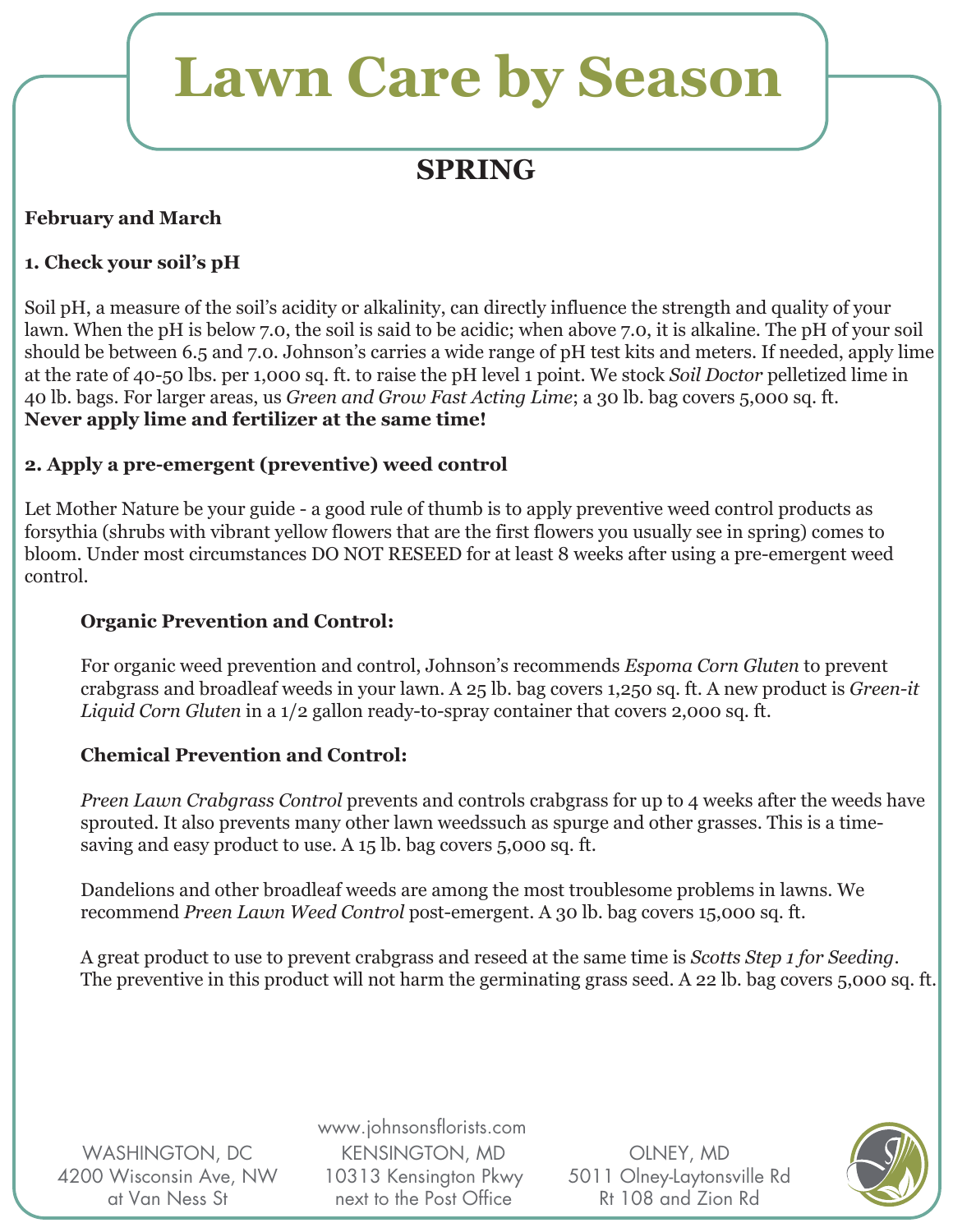### **March through May**

### **1. Reseed**

The fall and early March to mid-April are the best times to reseed your lawn. If the soil is compacted, aerate your lawn to loose the soil. *Bond Aerator Spike Shoes* are a great way to do this and get some exercise at the same time. If you have a really large lawn, rent an aerator from a rental company. After aerating, work in *Bumper Crop* or *LeafGro* at the rate of 2 cu. ft. per 50 sq. ft.

Before reseeding, rake the lawn and apply a starter fertilizer like *Scotts Starter Fertilizer* at the rate of 3 lbs. per 1,000 sq. ft.

When reseeding, Johnson's recommends a high quality *tall fescue seed mix*. Tall fescues will grow in a very wide range of sun exposures and soils.

Cover the reseeded area with *Greenview Seed Accelerator*. This is a clean and efficient way to keep the seed moist and help it germinate faster. We carry two sizes of this product - a 10 lb. bag that covers 200 sq. ft. and a 30 lb. bag that covers 600 sq. ft. Another product that covers and protects recently seeded lawns is *TakSack*. One bale of this refined straw will cover 500 sq. ft. It contains tack to help hold down the straw and keep it from blowing away.

After reseeding, keep the area moist. Check the area in the morning and afternoon. Do not allow the seeded area to dry out while the seed is germinating. Johnson's has a complete line of hoses including soaker hoses, sprinklers, and timers to help you with this task.

### **2. Fertilize**

Lawns are living things and have special nutritional needs. Most soils don't contain enough of the essential nutrients necessary to produce thick, thriving grass - nitrogen, phosphorous, and potassium. Feeding your lawn with a fertilizer formulated for lawns is a must. A well-fed lawn is healthier and has a better root system which allows it to combat heat, cold, drought, and other stresses.

### **Organic Fertilizers:**

 Johnson's recommends using a slow release organic lawn fertilizer, such as *Espoma Organic Lawn Food* (7-2-2) with Bio-tone® beneficial microbes - microscopic living organisms that enrich the soil, promote faster greening, deeper roots, and better soil structure. A 30 lb. bag covers 2,500 sq. ft. Another great organic product is *Milorganite*, a slow release product that provides nitrogen and other nutrients over an 8-10 week period. A 36 lb. bag will cover 2,500 sq. ft. This product is 100% organic and is safe for your family, your pets, and the environment.

WASHINGTON, DC 4200 Wisconsin Ave, NW at Van Ness St

www.johnsonsflorists.com KENSINGTON, MD 10313 Kensington Pkwy next to the Post Office

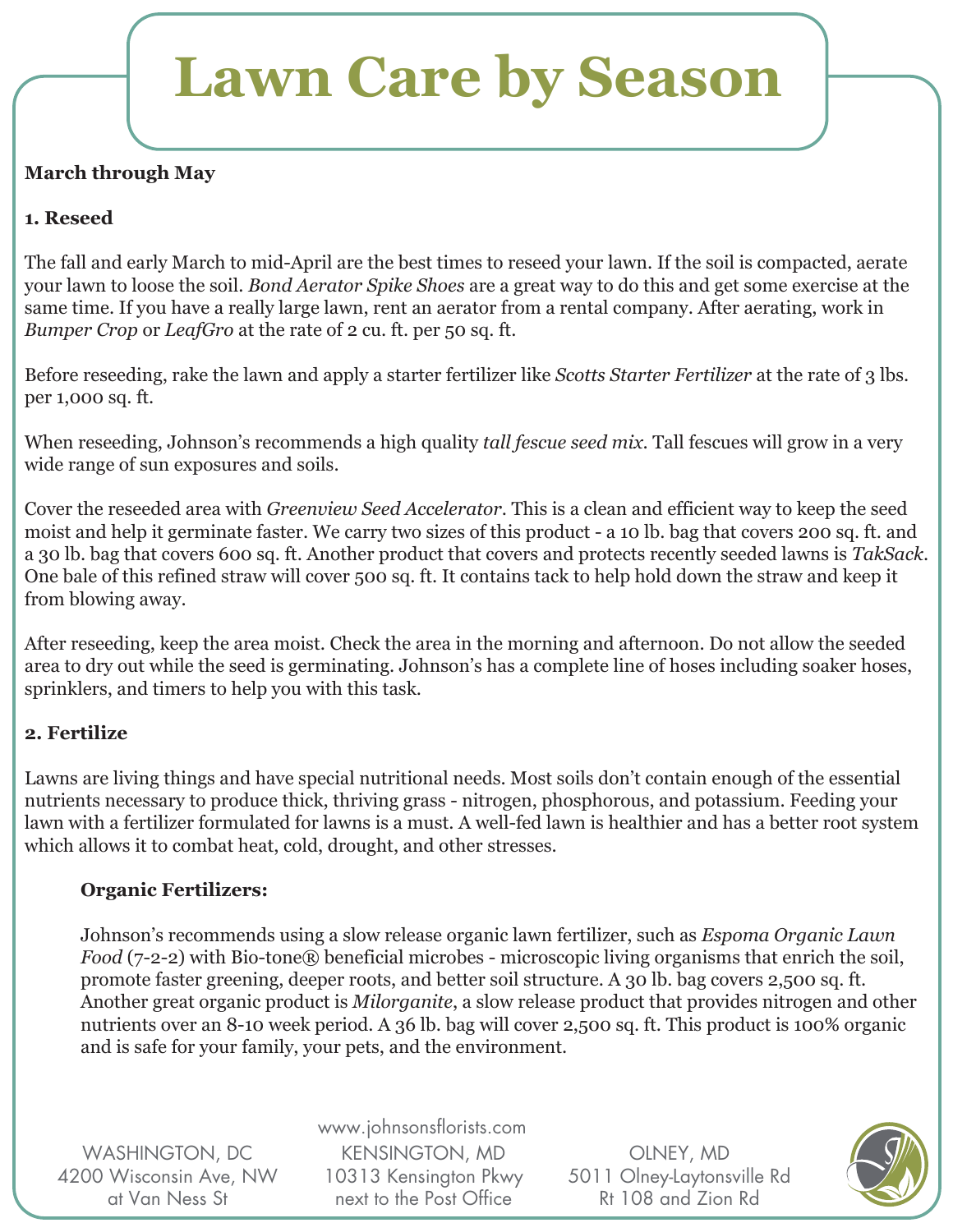#### **Chemical Fertilizers:**

We stock Scotts Lawn Pro 4 Step Program products. Step 1 is a fertilizer that also prevents and controls crabgrass and should be applied between February and April. Step 2, a fertilizer with broadleaf weed control, should be applied between April and June. Step 3 should be applied in June, July or August, and is a fertilizer that feeds and strengthens lawns against heat and drought. Step 4 should be applied in the fall, September through November, and protects and strengthens your grass for a better spring lawn.

### **LATE SPRING AND SUMMER**

### **April through August**

### **1 . Control weeds**

If you weren't able to apply a pre-emergent weed control in the early spring, you can still eliminate many broadleaf weeds in your lawn. *Preen Broadleaf Weed Control* eliminates all broadleaf weeds and does not harm your lawn. You can apply it anytime weeds are present. A 10 lb. bag covers 5,000 sq. ft.

For an easy to use liquid that controls weeds and crabgrass, *Bayer Advanced Lawn Weed and Crabgrass Control* comes in a concentrated form and a ready-to-use spray. If you have a problem with Bermuda grass, use *Bayer Advanced Bermuda Grass Killer* in a ready-to-spray container.

A good organic product that will spot kill weeds is *Burnout Organic Weed Control*. It comes in both a readyto-use and concentrated form.

### **2. Water**

For lawns to look their best over the hot, humid summer of the Washington, DC area, lawns need about 1 inch of water a week. Don't count on the quick thunderstorms of the area to really soak into the soil. Additional watering normally is required, but be careful not to overwater - the most common cause of fungi problems is poor watering practices. This seems strange, but overwatering, especially in the hot, summer months, can be more harmful to your lawn than not watering at all. Additionally, watering in the evening can leave your lawn damp for hours and allow fungi to get a foothold in your lawn. Watering your lawn in the morning will allow the sun to quickly evaporate any excess water. If you can't water your lawn in the morning, invest in hoses, sprinklers, and a timer. These are going to be cheaper in the long run than treating your lawn for diseases. Johnson's carries a wide-range of hoses, sprinklers, and timers that will help you with this task.

WASHINGTON, DC 4200 Wisconsin Ave, NW at Van Ness St

www.johnsonsflorists.com KENSINGTON, MD 10313 Kensington Pkwy next to the Post Office

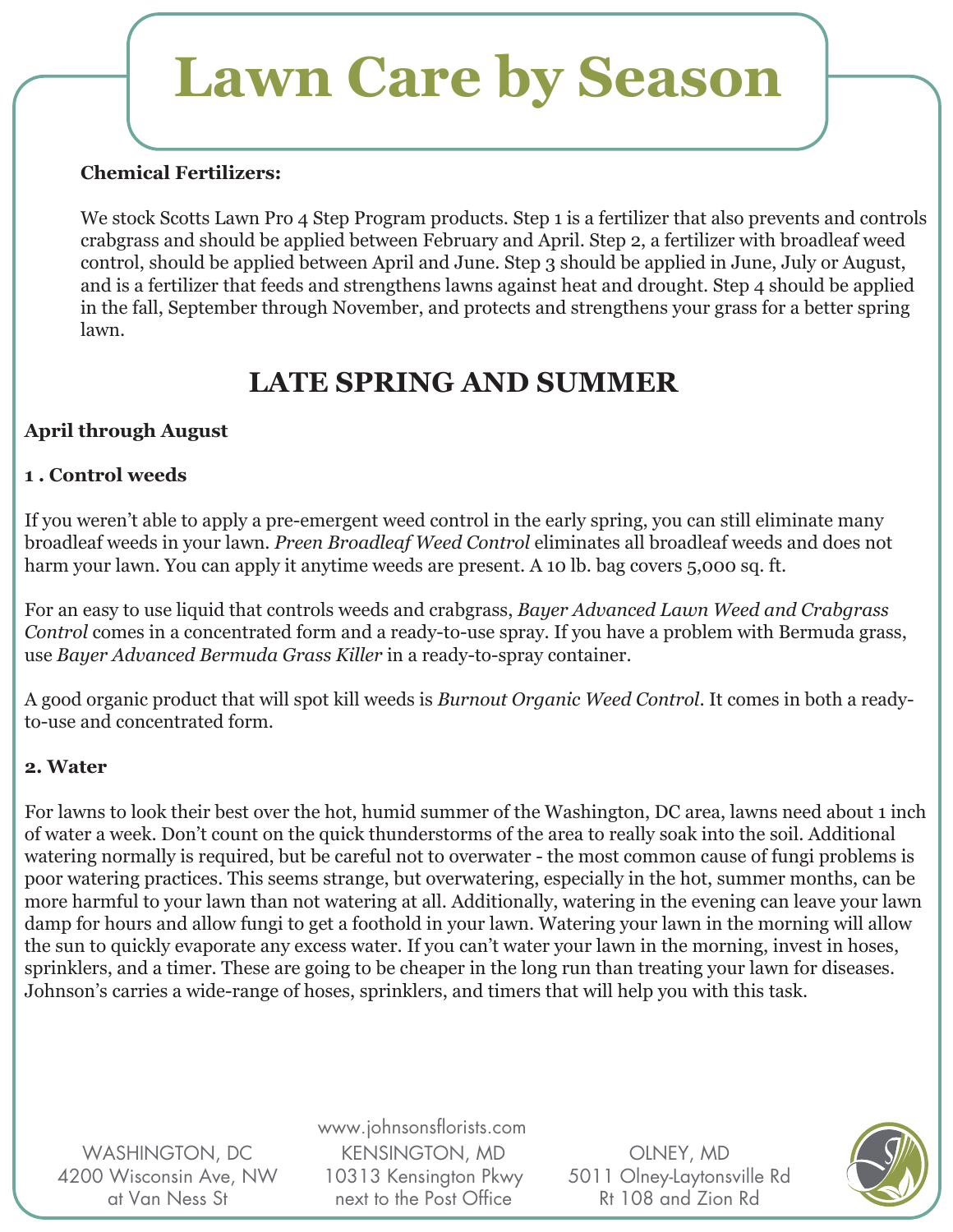### **SUMMER**

### **June through August**

### **1. Control grubs**

If your garden attracts Japanese beetles, there's an excellent chance that there are grubs in your lawn. The best way to control the Japanese beetle population in your yard is to eliminate them in the larval stage - grubs. Grubs stay in the soil of your yard and garden, feeding on the roots of your grass and other vegetation.

#### **Organic control:**

An organic grub control is *Milky Spore*, a bacterium that is lethal to Japanese beetle grubs. Once Milky Spore is applied, the grubs ingest it as a normal part of their feeding. The more spores are in the area, the greater the chance of infection. Each infected grub dies within approximately 3 weeks and releases new spores. Milky spore can be applied at anytime as long as the ground is not frozen. A 10 oz. box covers 2,500 sq. ft. This product is safe and will not harm your family, your pets, or the environment.

#### **Chemical control:**

We carry *Scotts Grub Ex*, a non-organic grub control product. One application kills and prevents all season.

### **2. Control lawn fungi**

Be on the look-out for lawn fungus. Lawn fungus problems include visible mushrooms and mold-like structures, and dead patches of grass caused by fungus in the soil. In addition to poor watering practices (see Water above), over-fertilizing and over-seeding can also be big problems. Between the soft, lush blades created by high nitrogen levels and the thick textures of dense grass blades, fungal spores will find it easy to jump from blade to blade as they are dispersed. *Bayer Advanced Fungus Control for Lawns* prevents and controls brown patch, dollar spot, red thread, mildew and many other fungi. This product is ready-to-spray and covers 5,000 sq. ft. It can be used anytime during the season and helps prevent fungal infections.

### **3. Control Insects**

Insects in your lawn are not necessarily a bad thing, but some insects can do substantial damage to the lawn, and if you have children and pets and an infestation of ticks, you want to take care of the problem. To control ants, ticks, and other lawn insects such as cinch bugs, chiggers, and webworms, use *Bayer Complete Insect Killer*. This ready-to-spray product will cover a 5,000 sq. ft. lawn.

WASHINGTON, DC 4200 Wisconsin Ave, NW at Van Ness St

www.johnsonsflorists.com KENSINGTON, MD 10313 Kensington Pkwy next to the Post Office